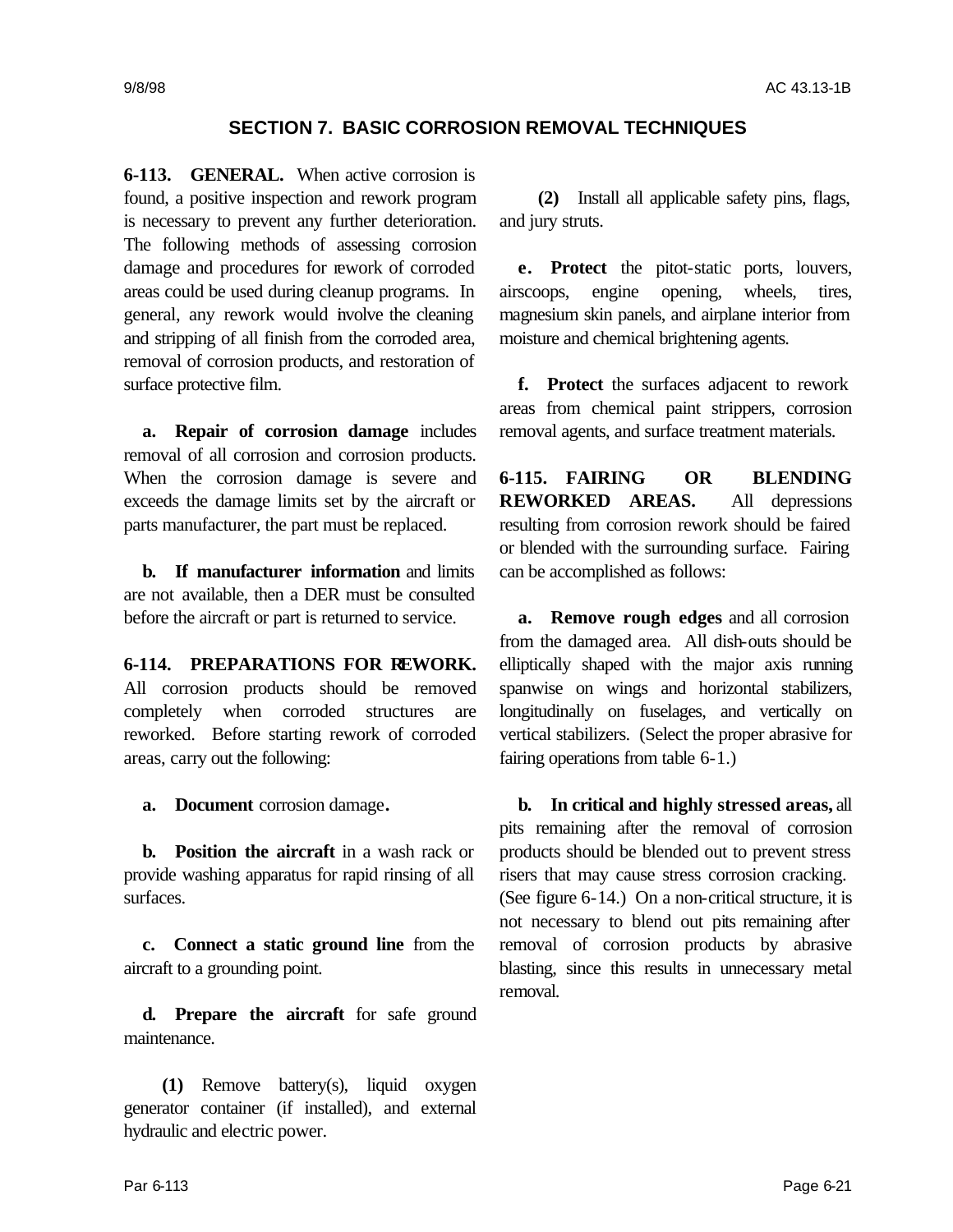| <b>METALS OR</b><br><b>IRESTRICTIONS OPERATION</b>     |                                                                |                                                         | ABRASIVE PAPER OR CLOTH            |                                    |                        | ABRASIVE                                            | ALUMINUM |              | STAINLESS PUMICE 350 ABRASIVE  |          |
|--------------------------------------------------------|----------------------------------------------------------------|---------------------------------------------------------|------------------------------------|------------------------------------|------------------------|-----------------------------------------------------|----------|--------------|--------------------------------|----------|
| <b>MATERIALS TO</b><br><b>BE</b><br><b>PROCESSED</b>   |                                                                |                                                         | ALUMINUM SILICON<br>OXIDE          | CARBIDE                            | <b>GARNET</b>          | <b>FABRIC OR</b><br><b>PAD</b>                      |          | <b>STEEL</b> | <b>MESH OR</b><br><b>FINER</b> | WHEEL    |
| <b>FERROUS</b><br><b>ALLOYS</b>                        |                                                                | <b>CORROSION</b><br><b>REMOVAL</b><br><b>OR FAIRING</b> | <b>150 GRIT</b><br>OR FINER        | <b>180 GRIT</b><br>OR FINER        |                        | <b>FINE TO</b><br><b>ULTRA FINE</b>                 | X        | $\times$     | X                              | X        |
|                                                        |                                                                | <b>FINISHING</b>                                        | 400                                |                                    |                        |                                                     | X        | X            | X                              |          |
| <b>ALUMINUM</b><br><b>ALLOYS</b><br><b>EXCEPT CLAD</b> | DO NOT USE<br><b>SILICON</b><br>CARBIDE                        | <b>CORROSION</b><br><b>REMOVAL</b><br>OR FAIRING        | <b>150 GRIT</b><br><b>OR FINER</b> |                                    | 7/0 GRIT<br>OR FINER   | <b>VERY FINE</b><br>AND<br><b>ULTRA FINE</b>        | X        |              | X                              | $\times$ |
| ALUMINUM                                               | ABRASIVE                                                       | <b>FINISHING</b>                                        | 400                                |                                    |                        |                                                     | X        |              | X                              |          |
| CLAD<br>ALUMINUM                                       | SANDING<br>LIMITED TO THE<br><b>REMOVAL OF</b><br><b>MINOR</b> | <b>CORROSION</b><br><b>REMOVAL</b><br><b>OR FAIRING</b> | 240 GRIT<br>OR FINER               |                                    | $7/0$ GRIT<br>OR FINER | <b>VERY FINE</b><br><b>AND</b><br><b>ULTRA FINE</b> |          |              | X                              | X        |
|                                                        | <b>SCRATCHES</b>                                               | <b>FINISHING</b>                                        | 400                                |                                    |                        |                                                     |          |              | X                              |          |
| <b>MAGNESIUM</b><br><b>ALLOYS</b>                      |                                                                | <b>CORROSION</b><br><b>REMOVAL</b><br>OR FAIRING        | <b>240 GRIT</b><br>OR FINER        |                                    |                        | <b>VERY FINE</b><br>AND<br><b>ULTRA FINE</b>        | X        |              | X                              | $\times$ |
|                                                        |                                                                | <b>FINISHING</b>                                        | 400                                |                                    |                        |                                                     | X        |              | X                              |          |
| <b>TITANIUM</b>                                        |                                                                | <b>CLEANING</b><br>AND<br><b>FINISHING</b>              | <b>150 GRIT</b><br>OR FINER        | <b>180 GRIT</b><br><b>OR FINER</b> |                        |                                                     |          | X            | X                              | X        |

**TABLE 6-1.** Abrasives for corrosion removal.

**c. Rework** depressions by forming smoothly blended dish-outs, using a ratio of 20:1, length to depth. (See figure 6-15.) In areas having closely spaced multiple pits, intervening material should be removed to minimize surface irregularity or waviness. (See figure 6-16.) Steel nut-plates and steel fasteners should be removed before blending corrosion out of aluminum structure. Steel or copper particles embedded in aluminum can become a point of future corrosion. All corrosion products must be removed during blending to prevent reoccurrence of corrosion.

**6-116. CORROSION REMOVAL BY BLASTING.** Abrasive blasting is a process for cleaning or finishing ferrous metals by directing a stream of abrasive particles against the surface of the parts. Abrasive blasting is used for the removal of rust and corrosion and for cleaning prior to painting or plating. The following standard blast-cleaning practices should be adopted.

**a. The part to be blast-cleaned** should be removed from the aircraft, if possible. Otherwise, areas adjacent to the part should be masked or protected from abrasive impingement and system (hydraulic, oil, fuel, etc.) contamination.

**b. Parts should be dry and clean** of oil, grease, or dirt, prior to blast cleaning.

**c. Close-tolerance surfaces,** such as bushings and bearing shafts, should be masked.

**d. Blast-clean** only enough to remove corrosion coating. Proceed immediately with surface treatments as required.

**6-117. CLEANERS, POLISHES, AND BRIGHTENERS.** It is important that aircraft be kept thoroughly clean of contaminating deposits such as oil, grease, dirt, and other foreign materials.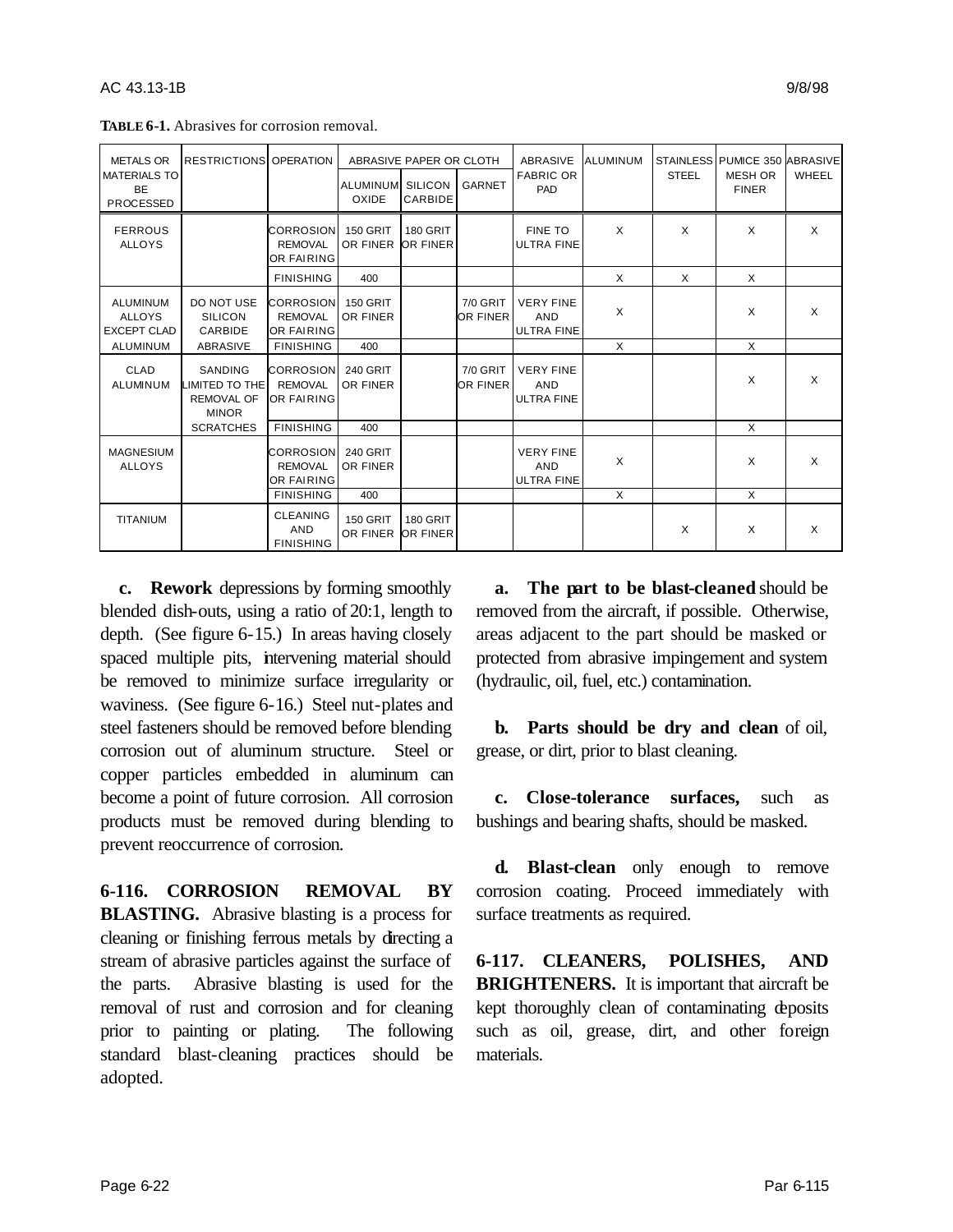

**FIGURE 6-14.** Typical example of acceptable cleanup of corrosion pits.

**a. Materials.** Do not use harmful cleaning, polishing, brightening, or paint-removing materials. Use only those compounds that conform to existing government or established industry specifications or that have been specifically recommended by the aircraft manufacturer. Observe the product manufacturer's recommendations concerning use.

**b. Chemical Cleaners.** Chemicals must be used with great care in cleaning assembled aircraft. The danger of entrapping corrosive materials in faying surfaces and crevices counteracts any advantages in their speed and effectiveness. Use materials that are relatively neutral and easy to remove.

**c. Removal of spilled battery acid.** The battery, battery cover, battery box and adjacent areas will be corroded if battery acid spills onto them. To clean spilled battery acid, brush off any salt residue and sponge the area with fresh water. For lead-acid batteries, sponge the area with a solution of 6 ounces of sodium

bicarbonate (baking soda) per gallon of fresh water. Apply generously until bubbling stops and let solution stay on the area for 5 to 6 minutes, but do not allow it to dry. For nickel-cadmium batteries, sponge the area with a solution of 6 ounces of monobasic sodium phosphate per gallon of fresh water. Sponge area again with clean fresh water and dry surface with compressed air or clean wiping cloths.

**6-118. STANDARD METHODS.** Several standard mechanical and chemical methods are available for corrosion removal. Mechanical methods include hand sanding using abrasive mat, abrasive paper, or metal wool; and powered mechanical sanding, grinding, and buffing, using abrasive mat, grinding wheels, sanding discs, and abrasive rubber mats. The method used depends upon the metal and degree of corrosion. The removal method to use on each metal for each particular degree of corrosion is outlined in the following section.